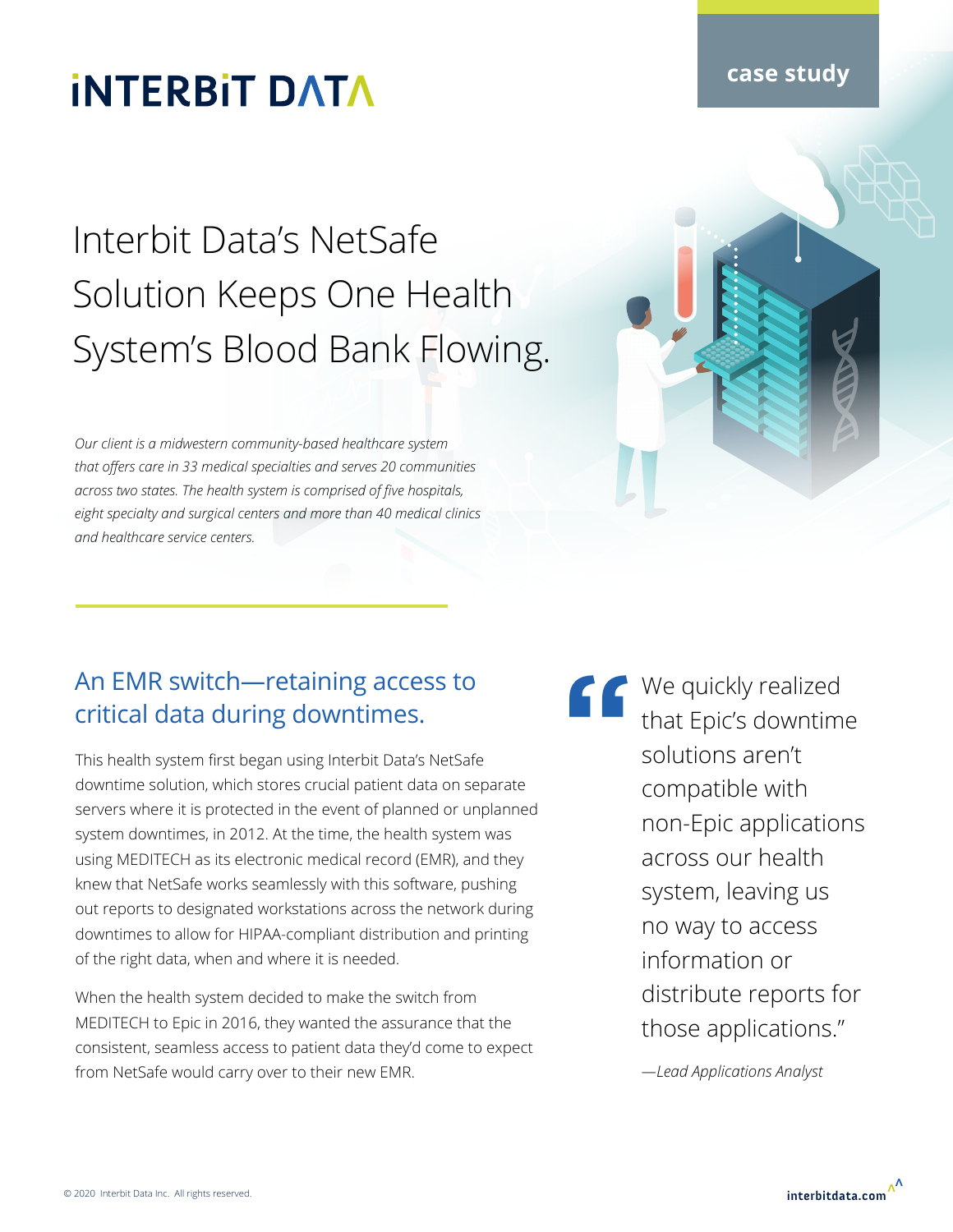### Sticking with NetSafe for blood bank and other vital services.

The Lead Applications Analyst for the health system carefully researched the features and capabilities of Epic's own, built-in downtime solution and compared them against what was available with NetSafe. At first, he says, he thought that Epic's solution would be self-sufficient, but the more he looked into the health system's specific needs, the more he realized that wasn't the case.

Hospitals should consider—what do you need during a downtime? If your system is going to be down for hours or days, what information do you have to have in nurses' and providers' hands so they can take care of patients? **"**

"Our blood bank module isn't run through Epic; it's a third-party application," he says. "We quickly realized that Epic's downtime solutions aren't compatible with non-Epic applications across our health system, leaving us no way to access information or distribute reports for those applications."

Vital data in the blood bank system includes which pints of blood have been tested and certified, blood type, and inventory information for each location. "During a system downtime, if a surgeon needs several pints of blood in the middle of an emergency surgery, we need to be able to respond, to know what we have on hand and that we can get the blood where it needs to go right away." The absence of such information during a downtime can be a matter of life or death.

The Lead Applications Analyst says that initially, after the switch to Epic, the health system implemented a temporary, home-grown process for distributing reports and sharing downtime information with the blood bank application. "We put something together so we can encrypt a PDF and push it out manually to each of the wokstations that need the blood bank report, but it's not nearly as elegant or efficient as what we can do with NetSafe."